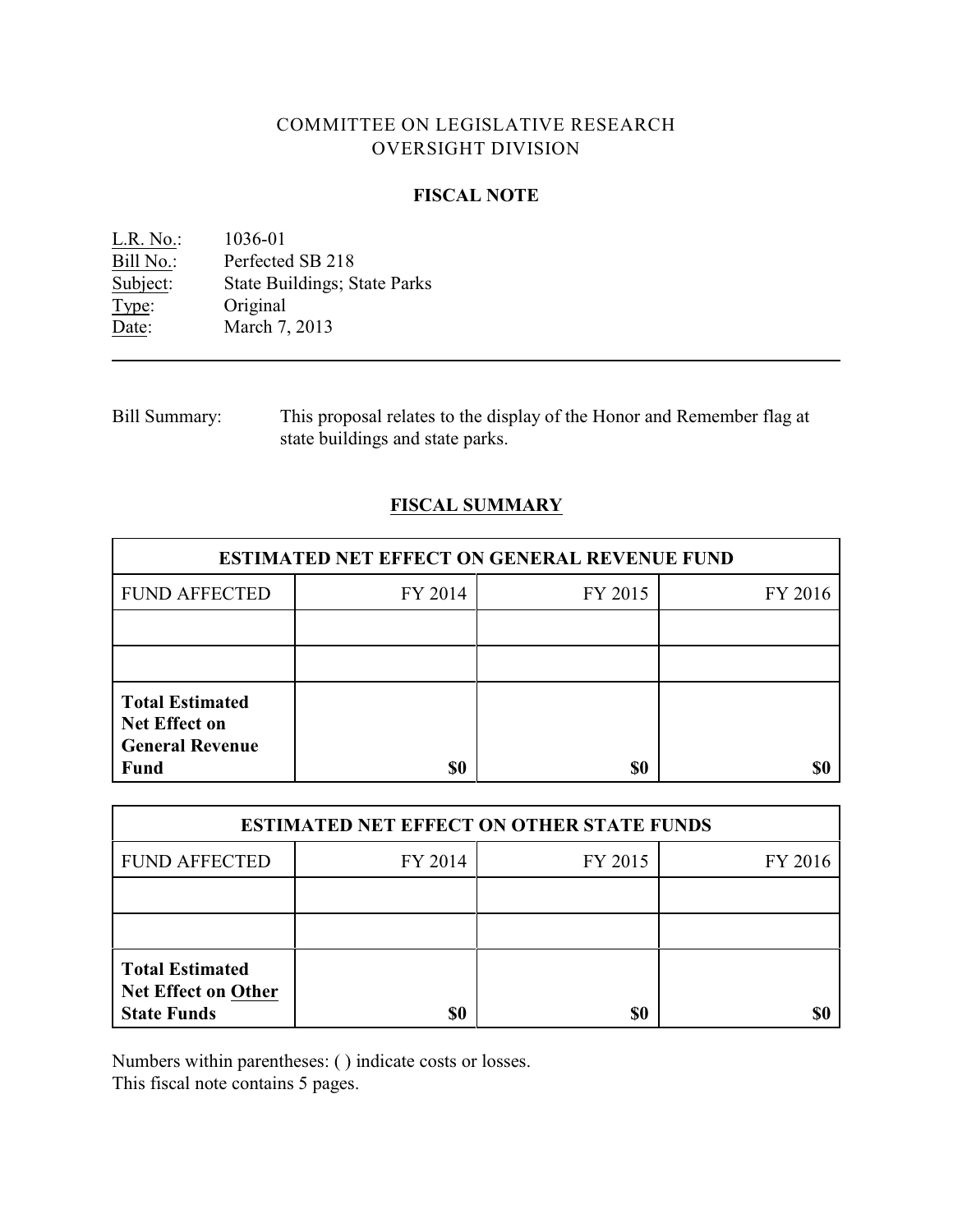L.R. No. 1036-01 Bill No. Perfected SB 218 Page 2 of 5 March 7, 2013

| <b>ESTIMATED NET EFFECT ON FEDERAL FUNDS</b>                        |         |         |         |  |
|---------------------------------------------------------------------|---------|---------|---------|--|
| <b>FUND AFFECTED</b>                                                | FY 2014 | FY 2015 | FY 2016 |  |
|                                                                     |         |         |         |  |
|                                                                     |         |         |         |  |
| <b>Total Estimated</b><br>Net Effect on All<br><b>Federal Funds</b> | \$0     | \$0     |         |  |

| <b>ESTIMATED NET EFFECT ON FULL TIME EQUIVALENT (FTE)</b>    |         |         |         |  |
|--------------------------------------------------------------|---------|---------|---------|--|
| <b>FUND AFFECTED</b>                                         | FY 2014 | FY 2015 | FY 2016 |  |
|                                                              |         |         |         |  |
|                                                              |         |         |         |  |
| <b>Total Estimated</b><br><b>Net Effect on</b><br><b>FTE</b> |         |         |         |  |

 $\Box$  Estimated Total Net Effect on All funds expected to exceed \$100,000 savings or (cost).

 $\Box$  Estimated Net Effect on General Revenue Fund expected to exceed \$100,000 (cost).

| <b>ESTIMATED NET EFFECT ON LOCAL FUNDS</b> |         |         |         |  |
|--------------------------------------------|---------|---------|---------|--|
| FUND AFFECTED                              | FY 2014 | FY 2015 | FY 2016 |  |
| <b>Local Government</b>                    | \$0     | \$0     |         |  |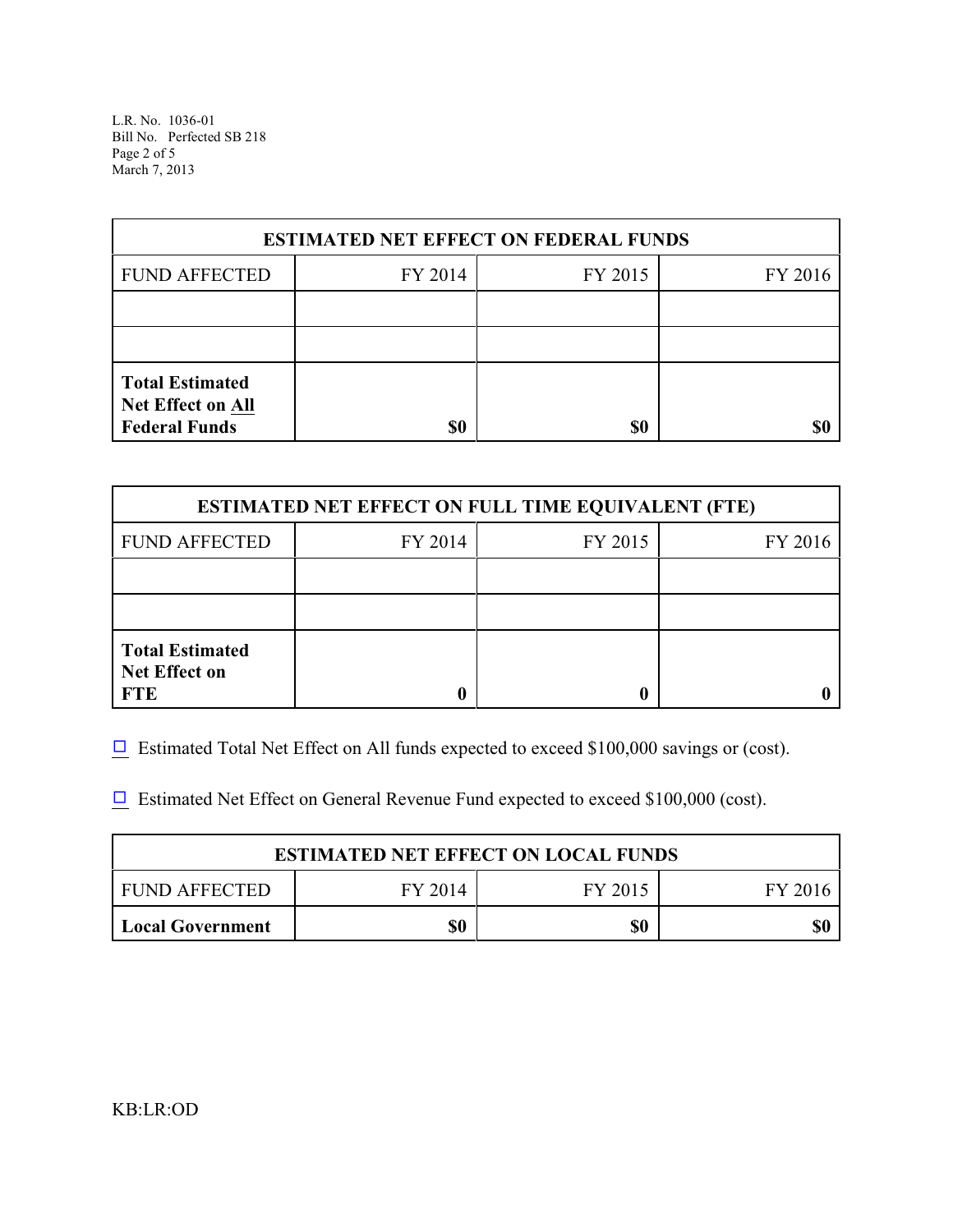L.R. No. 1036-01 Bill No. Perfected SB 218 Page 3 of 5 March 7, 2013

## **FISCAL ANALYSIS**

### ASSUMPTION

#### § 8.012 and 253.048 - Honor and Remember Flag:

Officials at the **Office of Administration - Division of Facilities Management Design and Construction (OA-FMDC)** state the fiscal impact of this proposal depends on the size of the flag pole, the construction type, and height of each flag pole at each location. These factors will determine whether an additional flag added to current poles would require a replacement for a bigger diameter of flag pole and a higher flag pole.

OA-FMDC states flying more than one flag on a pole increases the stress on the flag pole. The flag industry recommends that the length of a flag be around  $\frac{1}{4}$  the length of the pole and the total square footage of flag load should not exceed the recommendation of the manufacturer. A 20' pole is designed for a 3' x 5' flag. The greater the flag load, the greater the chance that you can break the flag pole. Flying increased flag loads or flying increased flag loads in higher winds than recommended ratings may result in damage to the flag pole.

OA-FMDC states many current flag poles across the state have three flags already flying, the United States flag, State of Missouri flag, and POW-MIA flag. The additional flag at a lower height will increase the flag load and the flag could get caught in and flap against buildings, trees, gutters, rough surfaces causing the flag to tear more easily.

OA-FMDC assumes the fiscal impact of this proposal could exceed \$625,000.

Officials at the **Missouri Veterans Commission** assume a minimal fiscal impact under \$10,000 resulting from this proposal

**Oversight** assumes the proposal permits state agencies and state parks to fly the Honor and Remembrance flag on existing flag poles that are currently flying the United States flag, State of Missouri flag, and in some cases the POW-MIA flag.

**Oversight** assumes OA-FMDC and other state agencies are provided with core funding to handle a certain amount of equipment and maintenance activity. **Oversight** assumes any additional expense to purchase and maintain the flags and flag poles could be absorbed by OA-FMDC and other state agencies **if** the agency decides to fly the Honor Remember flag on an existing or an additional flag pole.

KB:LR:OD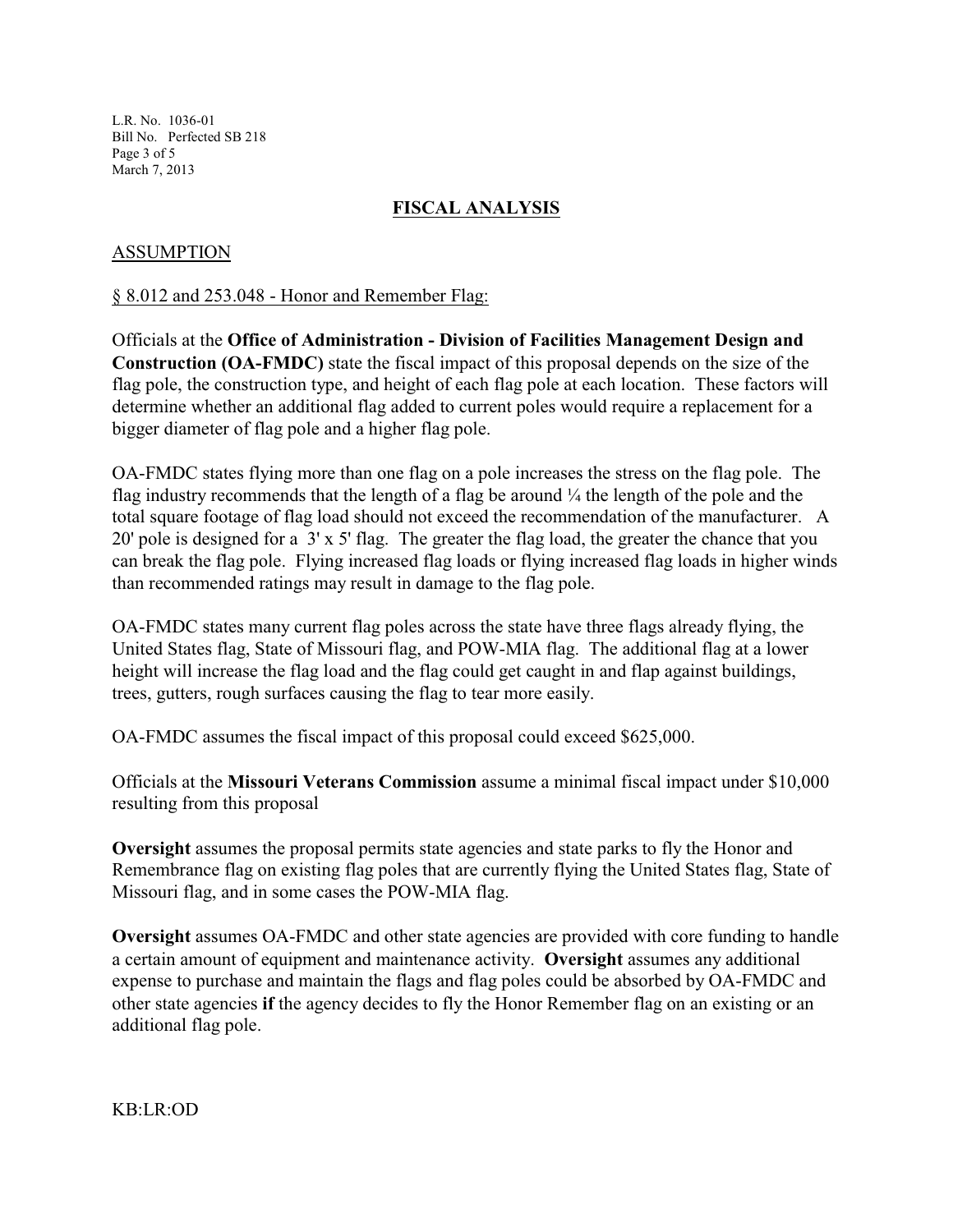L.R. No. 1036-01 Bill No. Perfected SB 218 Page 4 of 5 March 7, 2013

#### ASSUMPTION (continued)

Officials from the **Department of Natural Resources**, **Office of Governor**, **Department of Elementary and Secondary Education**, **Missouri National Guard**, **Missouri House of Representatives**, **Missouri Senate**, **Office of Secretary of State**, **Office of the Attorney General**, **Office of State Courts Administrator**, **Department of Health and Senior Services**, **Department of Mental Health**, **Department of Corrections**, **Department of Conservation** and **Department of Agriculture** each assume the proposal would not fiscally impact their respective agencies.

| FISCAL IMPACT - State Government | FY 2014<br>$(10 \text{ Mo.})$ | FY 2015    | FY 2016                       |
|----------------------------------|-------------------------------|------------|-------------------------------|
|                                  | $\underline{\underline{\$0}}$ | <u>\$0</u> | $\underline{\mathbf{S0}}$     |
| FISCAL IMPACT - Local Government | FY 2014<br>$(10 \text{ Mo.})$ | FY 2015    | FY 2016                       |
|                                  | <u>\$0</u>                    | <u>\$0</u> | $\underline{\underline{\$0}}$ |

### FISCAL IMPACT - Small Business

No direct fiscal impact to small businesses would be expected as a result of this proposal.

### FISCAL DESCRIPTION

The proposed legislation appears to have no direct fiscal impact.

This legislation is not federally mandated, would not duplicate any other program and would not require additional capital improvements or rental space.